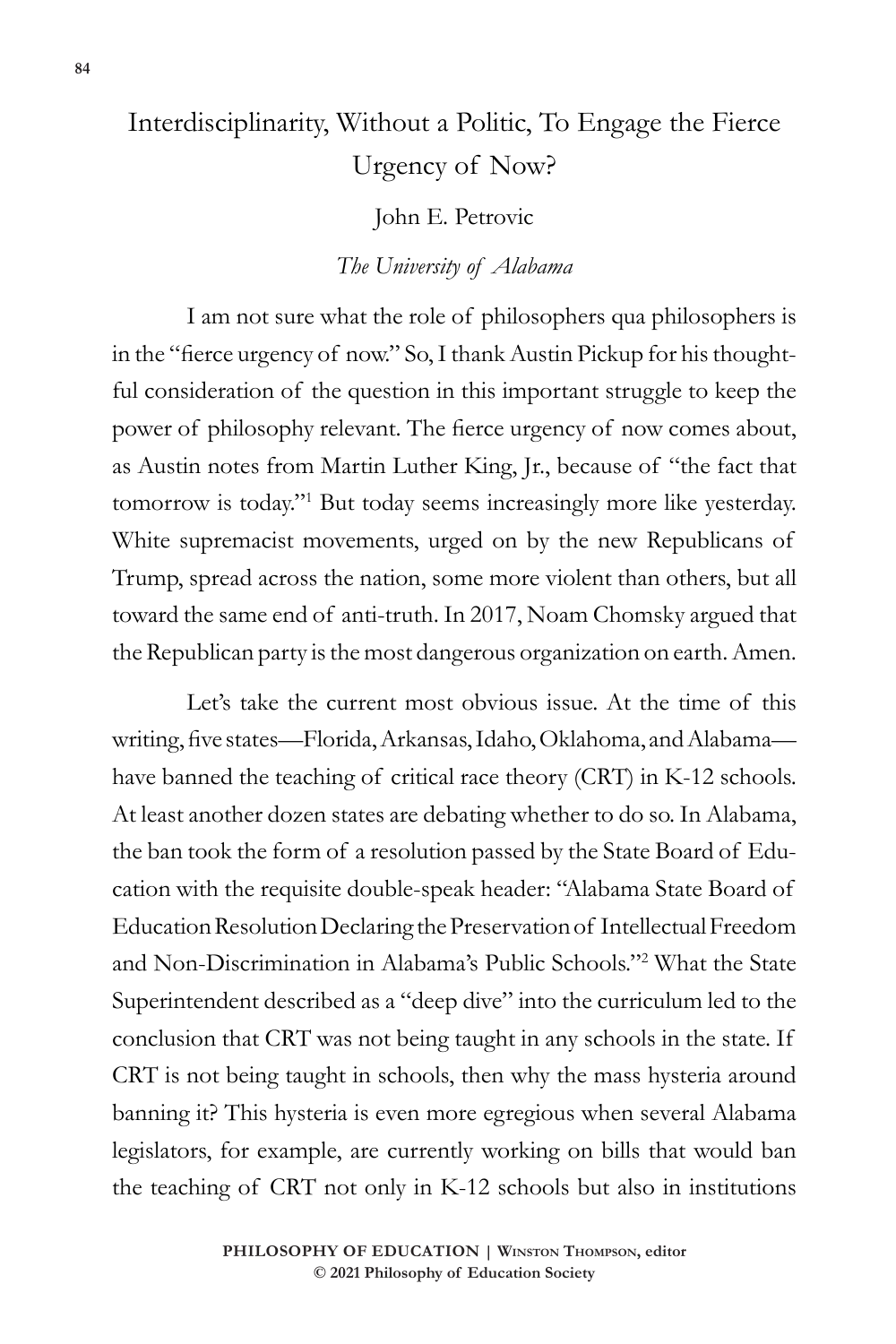of higher education. A synopsis of AL HB 11, to be introduced in early 2022, reads:

> This bill would prohibit public K-12 schools and public institutions of higher education and their employees from teaching certain concepts regarding race or sex, such as critical race theory . . . This bill would also require public K-12 schools and public institutions of higher education to terminate the employment of any employees who violate its provisions.<sup>3</sup>

While the Alabama School Board resolution does not name CRT specifically, that is clearly the target of the resolution. The overarching argument in both the Resolution and the proposed legislation is that CRT violates the premises of individual rights, equal opportunity, and individual merit. Of course, this also forbids teaching other concepts beyond CRT, such as white privilege which the legislation refers to as "stereotyping." The law prohibits teaching that "this state or the United States is fundamentally racist or sexist." While the Bill specifically marks one of the intents "to prohibit the introduction of certain courses or units of study," it goes on to note that we must "respect the dignity of others, acknowledge the right of others to express differing opinions, and foster and defend intellectual honesty, freedom of inquiry and instruction, and freedom of speech and association. Here we witness even more obvious double-speak wherein white supremacist censorship somehow leads to freedom of inquiry. But, of course, educators are permitted, per another pre-filed bill in Alabama, to discuss "divisive concepts in an objective manner."<sup>4</sup> One such concept is, obviously, racism. Ok. What are the pros and cons of racism? Discuss.

In light of the existential threats, as Austin notes, to justice, society, and humanity (and I would add, now, truth, academic freedom, and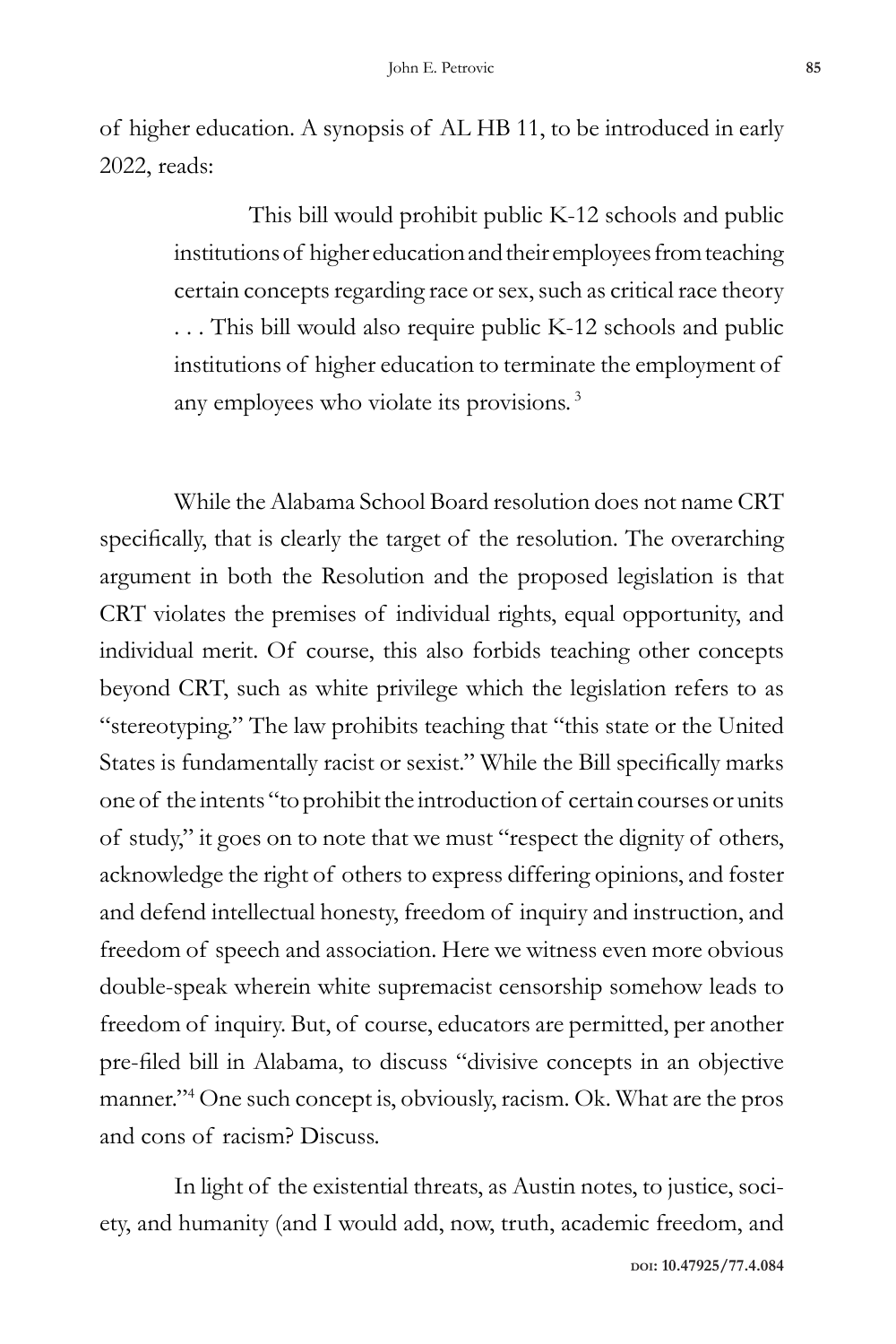education for democracy), Austin is concerned that we (philosophers) will be too late and that philosophy is ill-equipped to respond to this fiercely urgent moment. I think philosophers of education have been engaged all along in the sticky matters of the day. So, it's not that we are too late; it's that we have been rendered irrelevant, along with our colleagues in other fields, including previously unimpeachable fields such as medicine. I think Austin is right, for example, that one of the reasons our response to the pandemic has been disastrous is "because what is required to mitigate it runs counter to prevailing American ideology" wherein personal liberty has overtaken social cohesion.

Here we should look more carefully at how ideology functions. Thompson outlines five general modes through which ideology can operate: legitimation, dissimulation, unification, fragmentation, and reification.<sup>5</sup> These are not mutually exclusive and, typically, function simultaneously, increasing the power of ideological hegemony. In regard to white supremacist censorship and anti-truth campaigns, I suggest, drawing Thompson's definitions, that four of these modes, if not all five, are in full swing in this urgent moment:

> 1. *Unification* is the process of creating collective entities, usually in opposition to a real or imagined enemy. CRT is a perfect bogeyman and serves the purpose of manufacturing a culture war around which people on the political right can unite. After all, as the argument goes, teaching about race and racism is divisive.

> 2. As the right unifies around their new bogeyman, their power and willingness to engage in clearly contradictory arguments (as noted above) has increased. *Dissimulation* is when the unified group can effectively deny, hide, or obscure relations of domination. This is seen in the strategic double-speak toward the goal of censorship. From this follows the effective end of historical fact or, at least, censorship of key academic tools to understanding both history and contemporary society.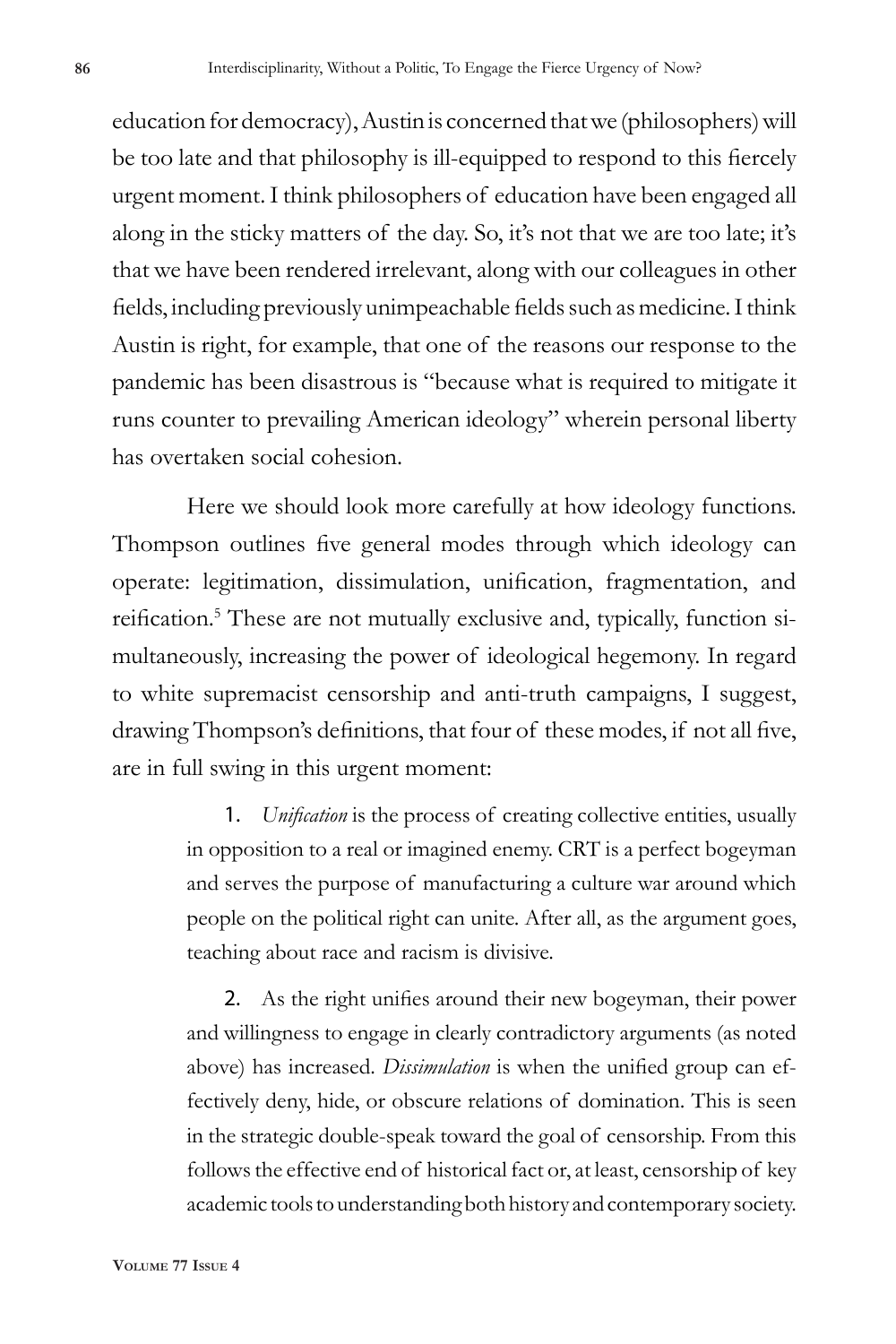3. The unification of the right is not met with a similar level of unification of the left. *Fragmentation* divides any potential opposition, decreasing its effect. Fragmentation in this case is aided by dominant political ideological formations such as personal liberty, the example raised by Austin. But other ideological commitments are also weapons here such as the myth of meritocracy.

4. The myth of meritocracy suggests that no one is holding you back; What "structures"? You are free to do whatever you choose. Here we see dissimulation and fragmentation working symbiotically. This symbiosis, then, helps to *reify* unequal social structures which are represented as being natural or inevitable: The United States is not fundamentally racist. It was not built on racism. That is *just* how history played out.

How these modes of ideology are functioning is, of course, somewhat speculative, and more empirical support is necessary. But as regards unification and fragmentation for example, consider a recent survey by Politico/Morning Consult. It is, first, important to point out that 39% of Democrats and 30% of Republicans reported having never heard of CRT. I think that is important since more Republicans are getting more messaging from somewhere about CRT than Democrats. More importantly,  $48\%$  of Republicans hold a somewhat  $(6\%)$  or very  $(42\%)$ unfavorable view of CRT. Only 32% of Democrats hold a very (14%) or somewhat (18%) favorable view of CRT.<sup>6</sup> In other words, Republicans are much more unified against CRT than Democrats are unified in favor of it. Austin asks us "What does the 'fierce urgency of now' demand of philosophers of education?" Given the discussion above, I would ask a related but perhaps more pointed question: How do philosophers address "the ongoing assault on truth in public discourse and policy" when it is packaged in basic ideological commitments and delivered by a bogeyman that foments the modes of ideological functioning?<sup>7</sup> Sug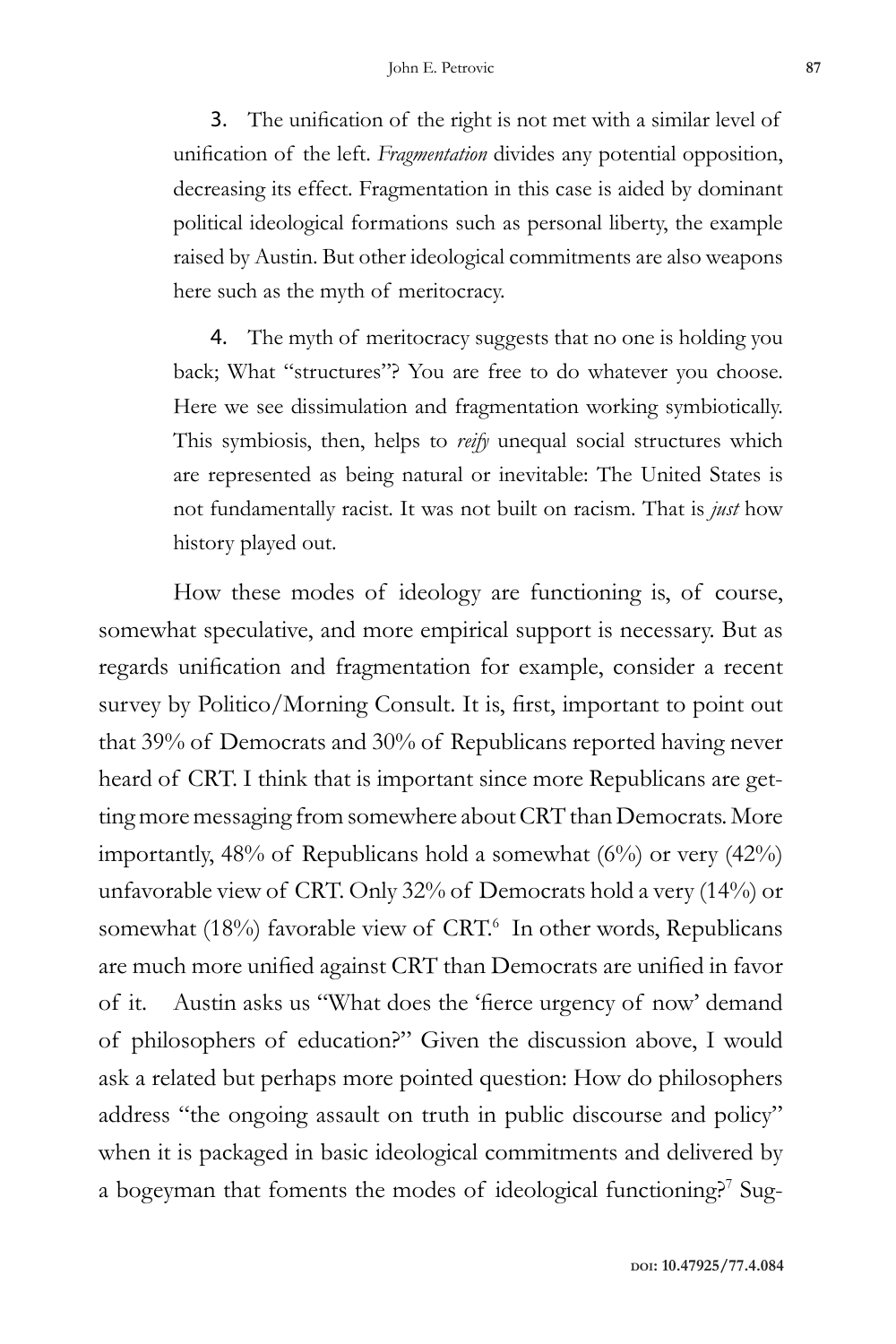gested in this question is that I think this is a more entrenched problem than a "a crisis in public discourse," even as they are clearly related.

This is not to say that philosophers, therefore, have nothing to say or cannot contribute. It is to say that if it is the case that "the nature of philosophical inquiry does not lend itself well to urgent calls for action," then a more entrenched problem will lead even more readily to "a detachment from practical experience into theoretical inquiry."<sup>8</sup> Moreover, with such entrenched ideological problems, philosophers, even when they connect to practice and practical experience, only have incremental success and usually at the individual level by moving teachers toward more critical approaches to their classrooms. Of course, they must still function within the institution of school that undermines criticality.<sup>9</sup> Consider the neoliberal assault on education that Austin raises in his paper. For decades now, philosophers of education have offered both theoretical/philosophical accounts of this condition as well as practical recommendations, mostly to no avail. Charter schools have taken hold in the name of competition almost everywhere, an increasing number of charter schools are run by for-profit EMOs, more voucher programs will be soon to follow, and the standards and accountability movement remains alive and well. Oh, and Texas still has a law requiring teachers to stress the superiority of American capitalism over all other economies.

To his credit, Austin sees a way forward for philosophers of education to contribute despite the many factors that constrain possibilities. But might it be the case that we are victims of our own success? For example, let's take the idea that our concern for the Other requires "rejecting the notion of a fixed and calculable understanding of justice."<sup>10</sup> For many years, the left has been making this very kind of argument regarding deconstruction, alternate points of view, different ways of seeing the same thing, etc. We did so, in part, to penetrate the fixity of truth from the right. But the right is so much better at co-opt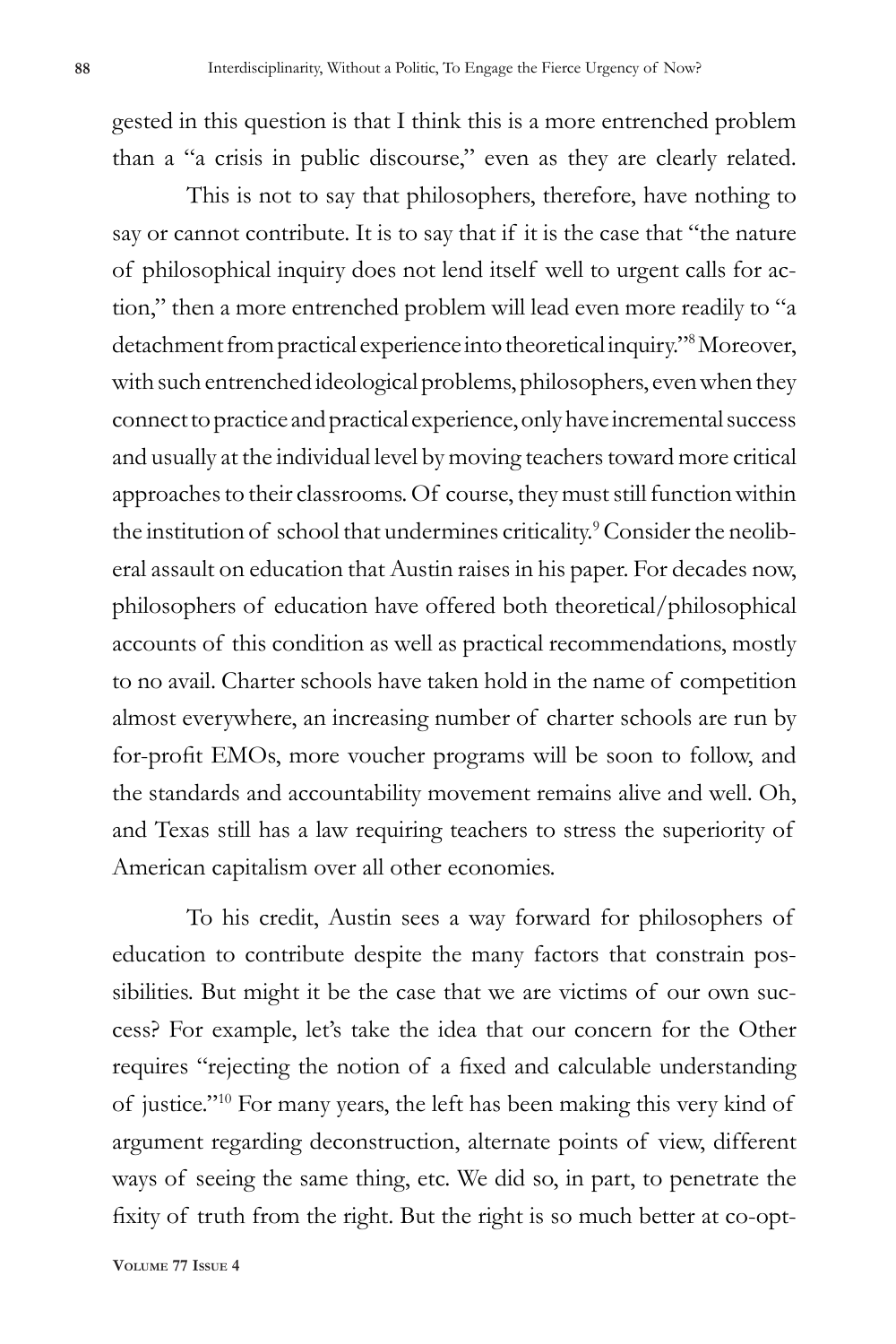ing ideas from the left that the result of our own discourse was to open the way for the ridiculous to take hold: alternative truths. Plato's realm of the shadows is now equal to the realm of the light. Could that be because we declined to point to the light too frequently?

The new academic mantra of interdisciplinarity and border crossing that Austin goes on to recommend is appealing. It makes sense that such invitations might lead to taking alternative routes that "open up possibilities for engagement with the urgency of the present."11 The genealogical pragmatism of clarifying the problems and understanding their historical contextualization, must involve critical-normative work, as Austin points out, drawing on Koopman. But what is missing here, it seems to me, is a politic that drives such normative work. While I agree with Austin that the problematizing work of deconstruction is also necessary, a politic would require that we pay much more attention to how that work can serve to undermine, and I think it has, as pointed out above, critical-normative work. The left, in fact, effectively changed some of the discourse, to its detriment, because it was coopted by ideology. The solution is *more* strategic fixity combined with problematization. As Austin revisits the case of the teacher teaching about racism at the end of his piece, I would say, on the one hand, that certainly "a problematization of these ideas could do much to properly contextualize and diagnose such a situation in view of informing possible solutions."<sup>12</sup>

On the other hand, in this political climate, it is unlikely to dissuade the complaining parents. With time and instruction, current and pre-service teachers can come to understand the fiction of the "neutral curriculum," and they already, for the most part, believe that they should not be seen as mere managers or technicians, even as they are called into being as such in many ways within the material confines of the school. So, this is not where the problem lies. It lies outside of schools. It lies outside of our intimate connections with our students in our classrooms,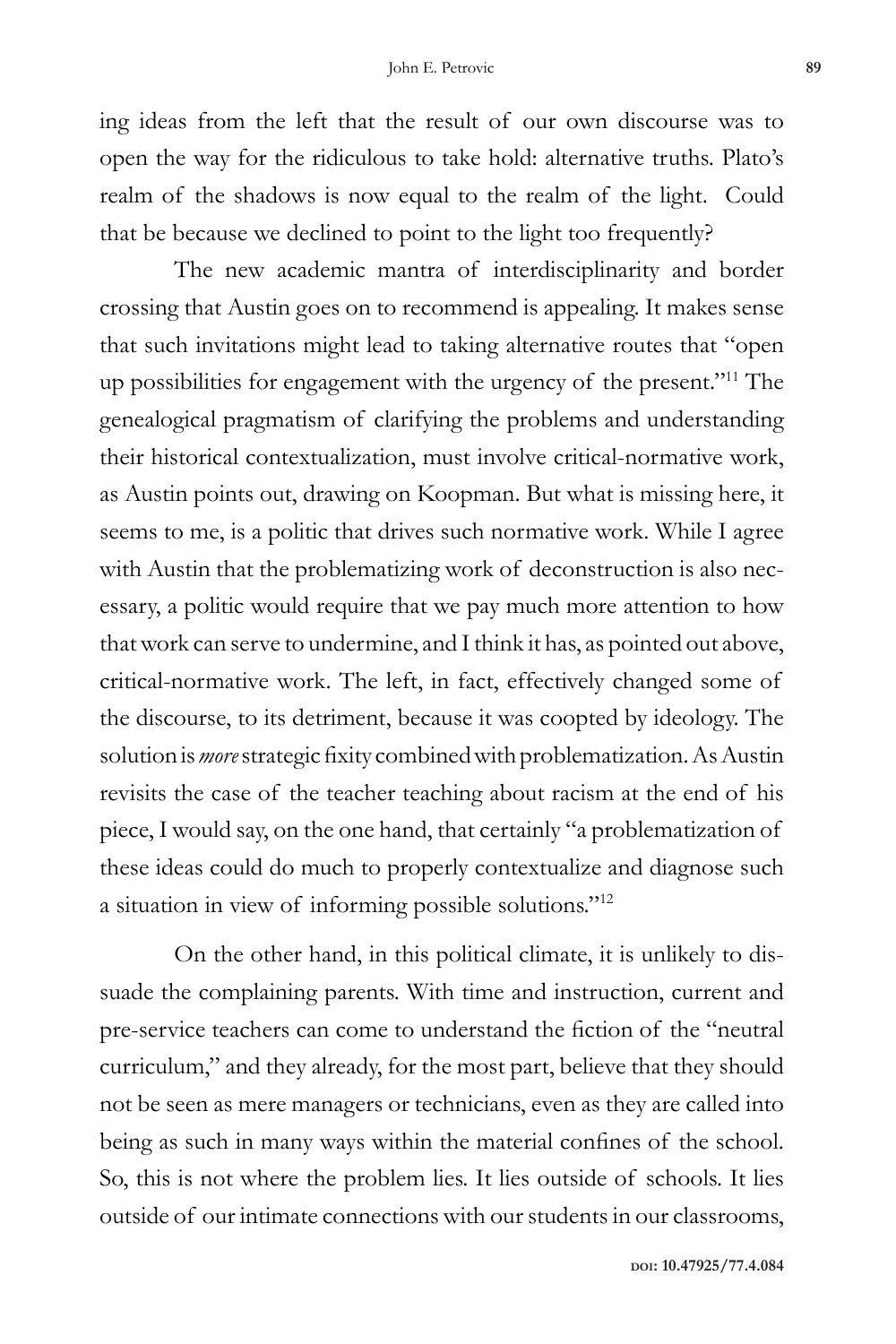even as our work there must continue since philosophers of education are best positioned to inform such issues. Nevertheless, the problem lies, going back to where I began this response, in the politics that will increasingly forbid by legal means that which Austin recommends. Yes, "the fierce urgency of now demands a responsive attitude of 'thinking what the known demands of us" and perhaps crossing borders affords possibilities.13 But that is simply not enough to penetrate the hold that a perverted ideology has taken on our society and political leaders.

1 Austin Pickup, "What Does the 'Fierce Urgency of Now' Demand of Philosophers of Education?" *Philosophy of Education* 77:4, 2022, para 14. 2 Alabama State Board of Education, " Alabama State Board of Education Resolution Declaring the Preservation of Intellectual Freedom and Non-Discrimination in Alabama's Public Schools", August 2021. Available at https:// www.alabamaachieves.org/state-board-of-education/adopted-resolutions/ 3 Danny Crawford, Public education, prohibits teaching of divisive concepts relating to race and sex, prohibits classification of students based on race, penalties, January 11, 2022. Available at https://legiscan.com/AL/bill/ HB11/2022.

4 Chris Pringle and Arnold Mooney, Education, prohibits public K-12 schools and public institutions of higher education from teaching certain divisive concepts relating to race or sex, January 11, 2022. Available at https:// legiscan.com/AL/text/HB8/2022

5 John B. Thompson, Ideology and Modern Culture: Critical Social Theory in the Era of Mass Communication. Cambridge: Polity Press, 1990. 6 Eli Yokley, "Many GOP Voters Hold Strong Views on Critical Race The